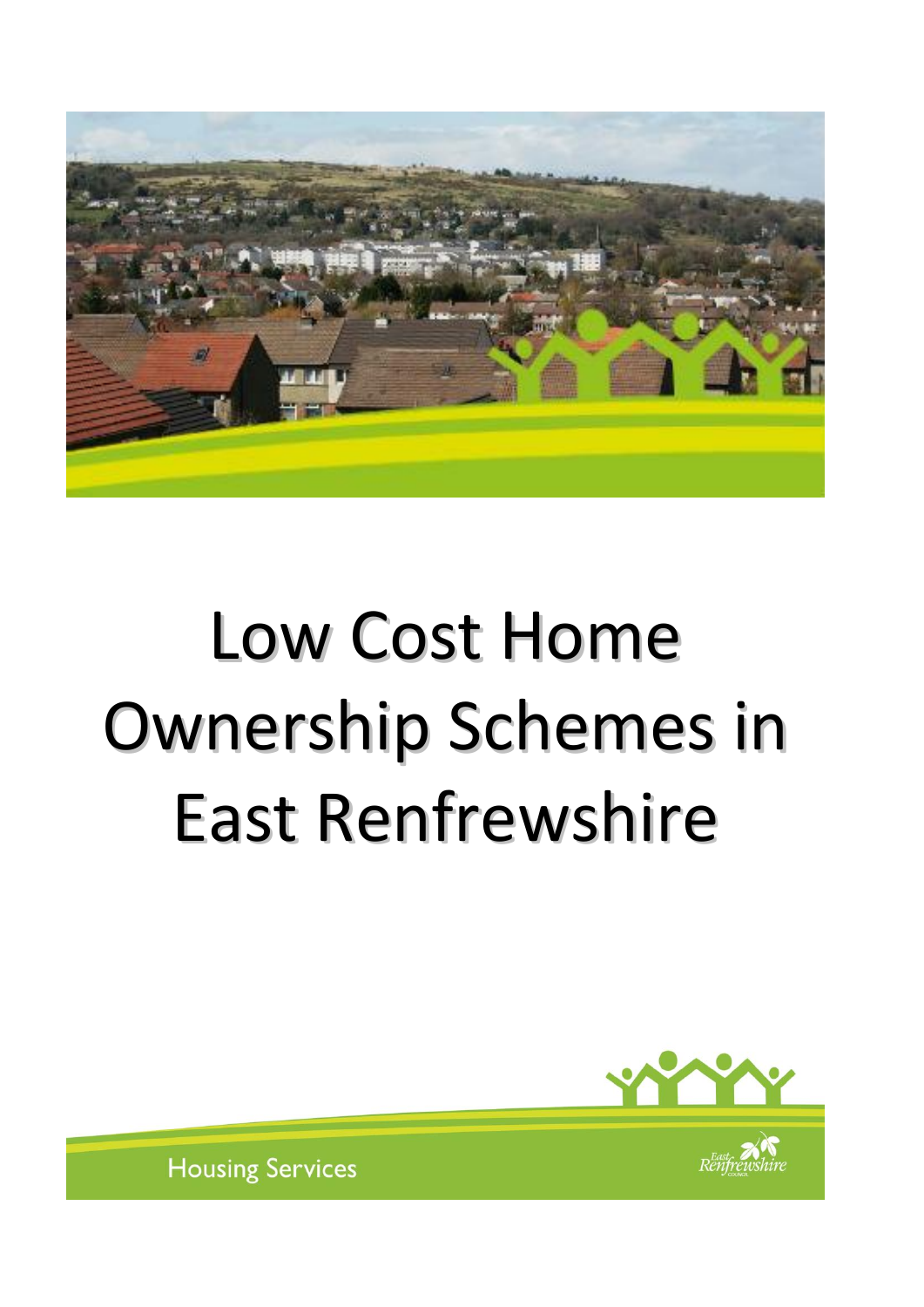# **Accessibility**

We can explain this document to you in other languages and provide it to you in other formats such as Braille and large print. For more information, please contact Customer First on 0141 577 3001 or e-mail: customerservices@eastrenfrewshire.gov.uk.

آپ کے لیےاس دستاویز کی دیگر زبانوں میں دضاحت کی جاسکتی ہےاور پید یگرمخلف صورتوں میں جیسا کہ بڑے حروف کی لکھائی اور بریل (نابیبناافراد کے لیے اُنجرےہوئے حروف کی لکھائی) میں فراہم کی جاسکتی ہے۔مزید معلومات کے لیے برائے مہربانی ٹیلیفون نمبر 3001 577 5141 پہ سٹم فرسٹ سے رابط کریں یا customerservices@eastrenfrewshire.gov.uk\_ کے پیدیرای میل بھیجیں۔

এ২ পত্র অন্যান্য ভাষায় বণনা ছাড়া নানা বিকল্প আকারেও দেয়া যেতে পারে যথা – বড় ছাপান অক্ষরে এবং উঁচু গঠিত বর্ণমালায়ও (Braille) দেয়া যেতে পারে। এ বিষয়ে আরও খবরাখবরের জন্যে যোগাযোগ করুন কাউৌমার ফর্ষি টেলিফোন: ০১৪১–৫৭৭ ৩০০১ অথবা

ইমেইল: customerservices@eastrenfrewshire.gov.uk

ਤੁਹਾਡੇ ਲਈ ਇਸ ਦਸਤਾਵੇਜ਼ ਦੀ ਵਿਆਖਿਆ ਹੋਰਨਾਂ ਭਾਸ਼ਾਵਾਂ ਵਿਚ ਵੀ ਕੀਤੀ ਜਾ ਸਕਦੀ ਹੈ ਅਤੇ ਇਸ ਨੂੰ ਬਦਲਵੇਂ ਰੂਪਾਂ ਵਿਚ ਜਿਵੇਂ ਵੱਡੇ ਅੱਖਰਾਂ ਅਤੇ ਬਰੇਲ ਤੇ ਪ੍ਰਦਾਨ ਕੀਤਾ ਜਾ ਸਕਦਾ ਹੈ। ਵਧੇਰੇ ਜਾਣਕਾਰੀ ਲਈ ਕਸਟਮਰ ਫਸਟ ਵਾਲਿਆਂ ਨਾਲ ਇਸ ਫੋਨ ਨੰਬਰ ਤੇ ਸੰਪਰਕ ਕਰਨ ਦੀ ਕ੍ਰਿਪਾਲਤਾ ਕਰੋ: 0141 577 3001 ਜਾਂ ਇਸ ਪਤੇ ਤੇ ਈਮੇਲ ਕਰੋ: customerservices@eastrenfrewshire.gov.uk

這份文件可以使用其他的語言解釋,亦可以提供 其他形色的版本, 例如大字和凸字。請聯絡客 服務 (Customer First) 索取進一步的資料。 電話:0141 577 3001或電郵 customerservices@eastrenfrewshire.gov.uk

आप क ालए इस दस्तावज़ का व्याख्या अन्य भाषाआ म का जा सकता ह आर बदलव रूपा जस बड़े अक्षरों और ब्रेल पर भी प्रदान की जा सकती है। कृप्या अतिरिक्त जानकारी के लिए कस्टमर फस्ट वालों से इस फोन नंबर पर संपर्क करें: 0141 577 3001 व इस पते पर ईमेल करें: customerservices@eastrenfrewshire.gov.uk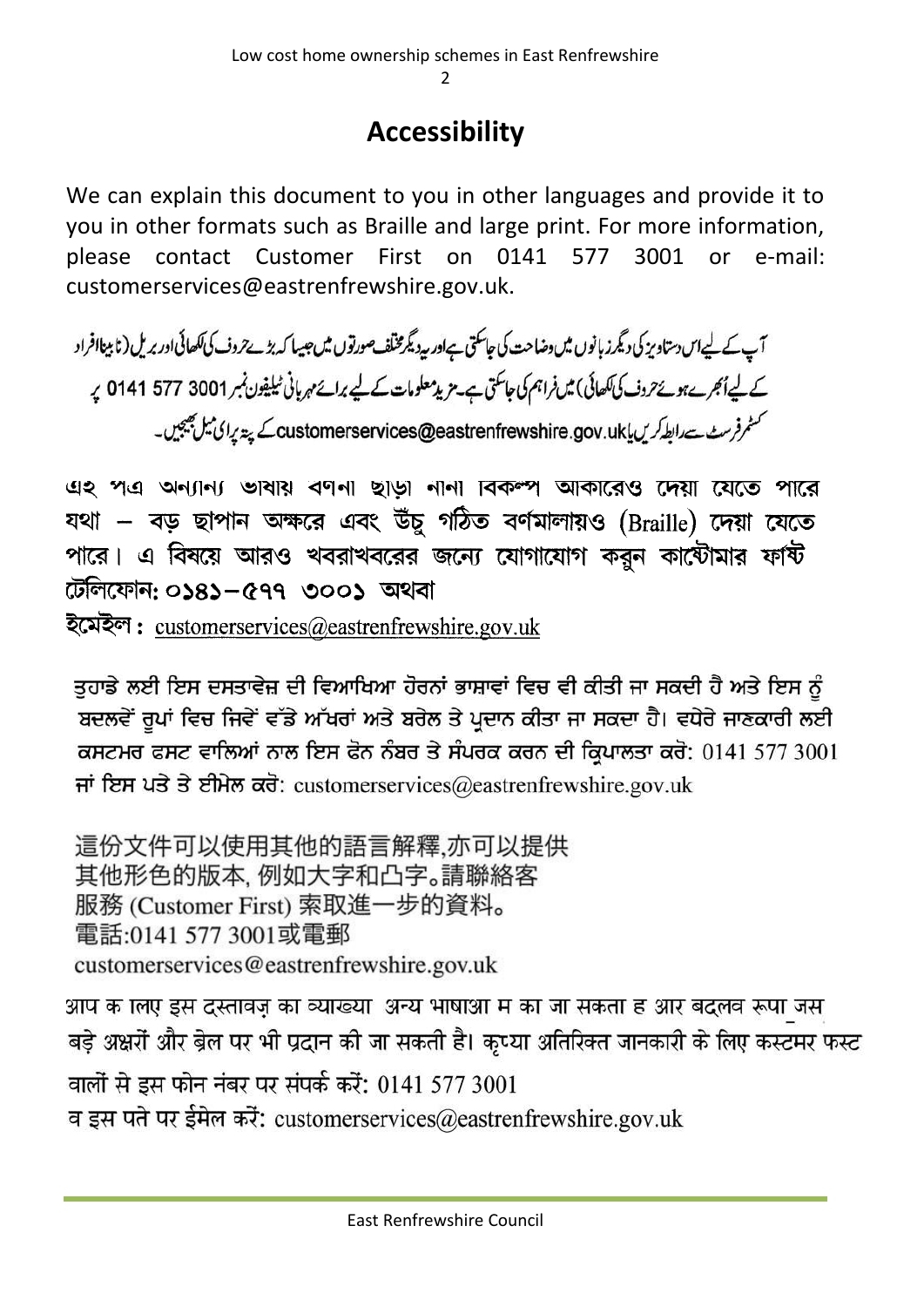## **Contents**

- **1. Who is this leaflet for?**
- **2. Low cost home ownership schemes**
- **3. What are shared ownership schemes?**
- **4. Who is eligible for shared ownership?**
- **5. What % of a shared ownership property can I own?**
- **6. Shared ownership – your responsibilities**
- **7. What if I am in financial difficulty?**
- **8. Selling your shared ownership property**
- **9. Shared Equity schemes**
- **10. Open Market Shared Equity schemes**
- **11. Help to Buy (Scotland) Scheme**
- **12. Contact numbers and addresses**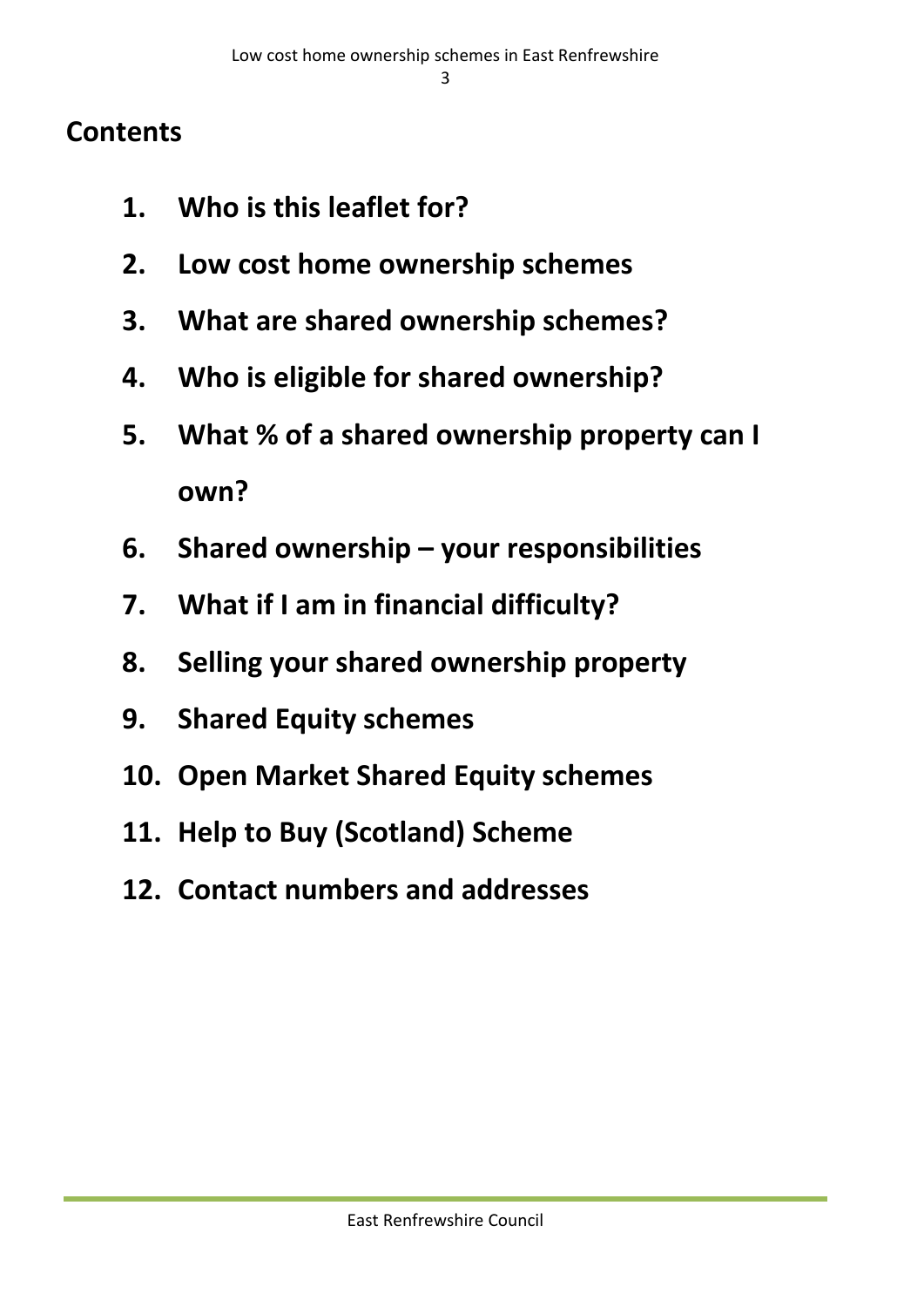# **1. Who is this leaflet for?**

This leaflet is for anyone in East Renfrewshire who is looking for information on how to buy a home using the schemes available to assist with such a purchase. This leaflet is a guide which explains how we can help you. This is part of a range of leaflets which include:

- **Housing Options in East Renfrewshire**
- **Private Renting in East Renfrewshire**
- **Applying for Social Rented Housing in East Renfrewshire**
- **Homeless or Threatened with Homelessness in East Renfrewshire?**

## **2. Low Cost Home Ownership schemes**

While rising house prices can put buying a home out of reach for many people, there are sometimes schemes available that help some first-time buyers onto the housing ladder.

**Low-cost home ownership schemes** are usually based on purchase on a **shared ownership** basis (part rent, part buy) or a **shared equity** basis where equity finance helps to cover the total cost of the home in addition to a mortgage.

## **3. What are Shared Ownership schemes?**

#### **What are Shared Ownership schemes and how do they operate?**

Shared Ownership schemes aim to help people on low to moderate incomes to purchase a property in a way that is affordable for them over the long term.

Homes provided under shared ownership schemes will be suitable for a variety of household sizes and designed to meet a range of housing needs.

Shared Ownership allows you to buy a % share of a property and pay an Occupancy Charge on the remainder to a housing association. You are required to pay an Occupancy Charge because a housing association allows you to occupy the whole property although technically it still owns a share. An Occupancy Charge does not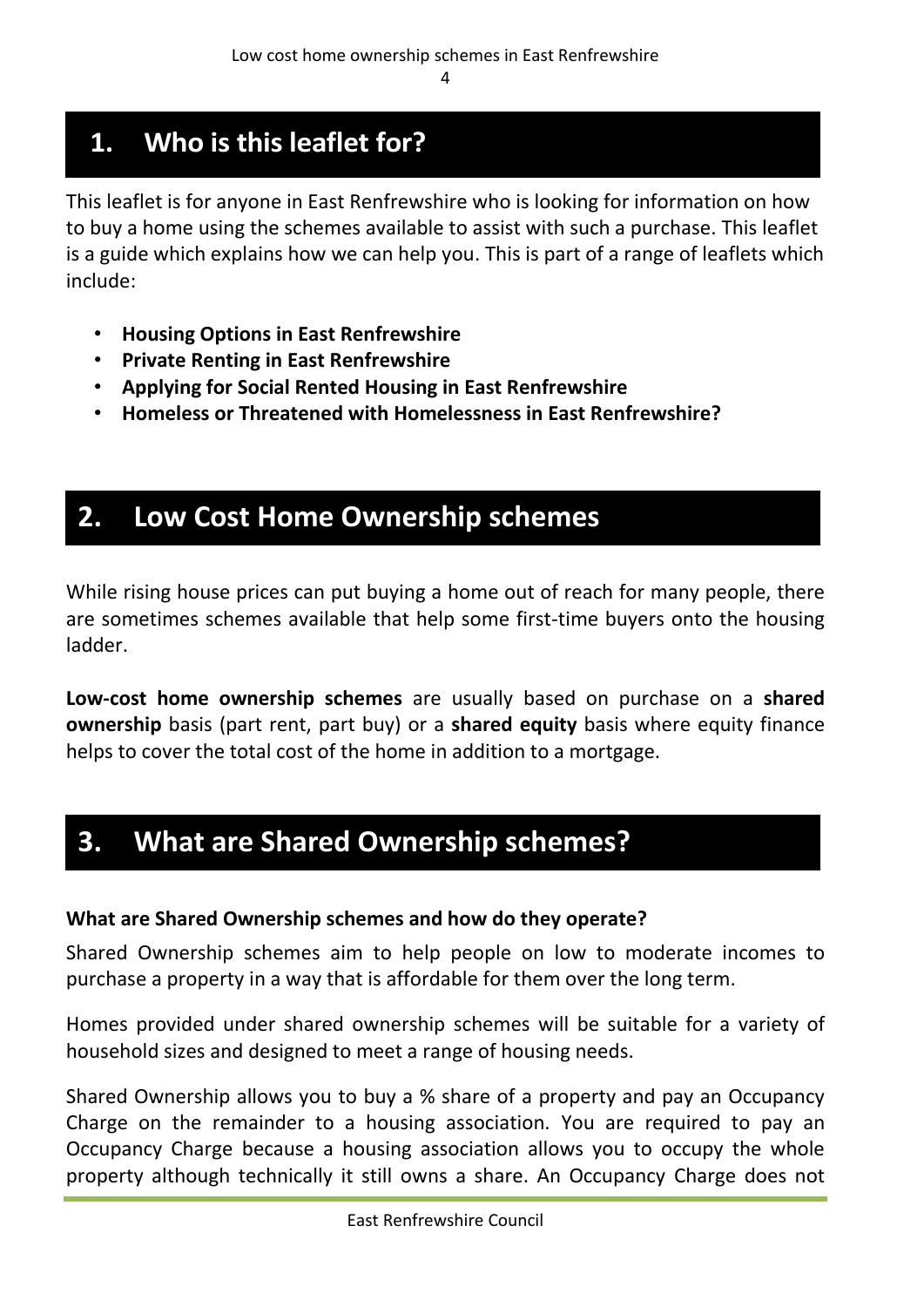include a cost for repairs to your property. The housing association will provide you with information on how the occupancy charge is calculated.

Under a shared ownership scheme, you will have the option to purchase an initial share of 25%, 50%, or 75% in the property depending on how much income you have.

As is normally the case with any house purchase, you will have to appoint a solicitor to act on your behalf to complete the work involved in buying a home. A solicitor acting on behalf of the housing association will deal with its interest in the purchase.

You will pay for your share of the purchase price in the usual way, along with legal costs, survey fees and any other costs associated with the purchase (including Stamp Duty if applicable).

People who can afford to buy a house outright on the open market are not eligible for shared ownership housing.

**The Shared Ownership Agreement (also known as an Exclusive Occupancy Agreement) that you enter into with a housing association is for a 20 year period although you will have the opportunity to extend provided certain technical legal issues can be satisfactorily overcome. You and your legal advisors will be contacted well in advance of that date to agree an appropriate way forward.** 

# **4. Who is eligible to apply for Shared Ownership?**

Priority access is given to the needs of first time buyers with limited housing alternatives, members of the armed forces and veterans who have left the armed forces within the past two years, and widows, widowers and other partners of service personnel killed in action for up to two years after their partner has been killed, public sector tenants, families on low incomes and those with special needs.

# **5. What % of a shared ownership property can I own?**

#### **What percentage of a home can I have?**

The initial stake that you will take will normally be 25%, 50% or 75% of the price of a property.

A housing association will undertake a careful assessment of your financial circumstances, which requires verification from your bank or building society that you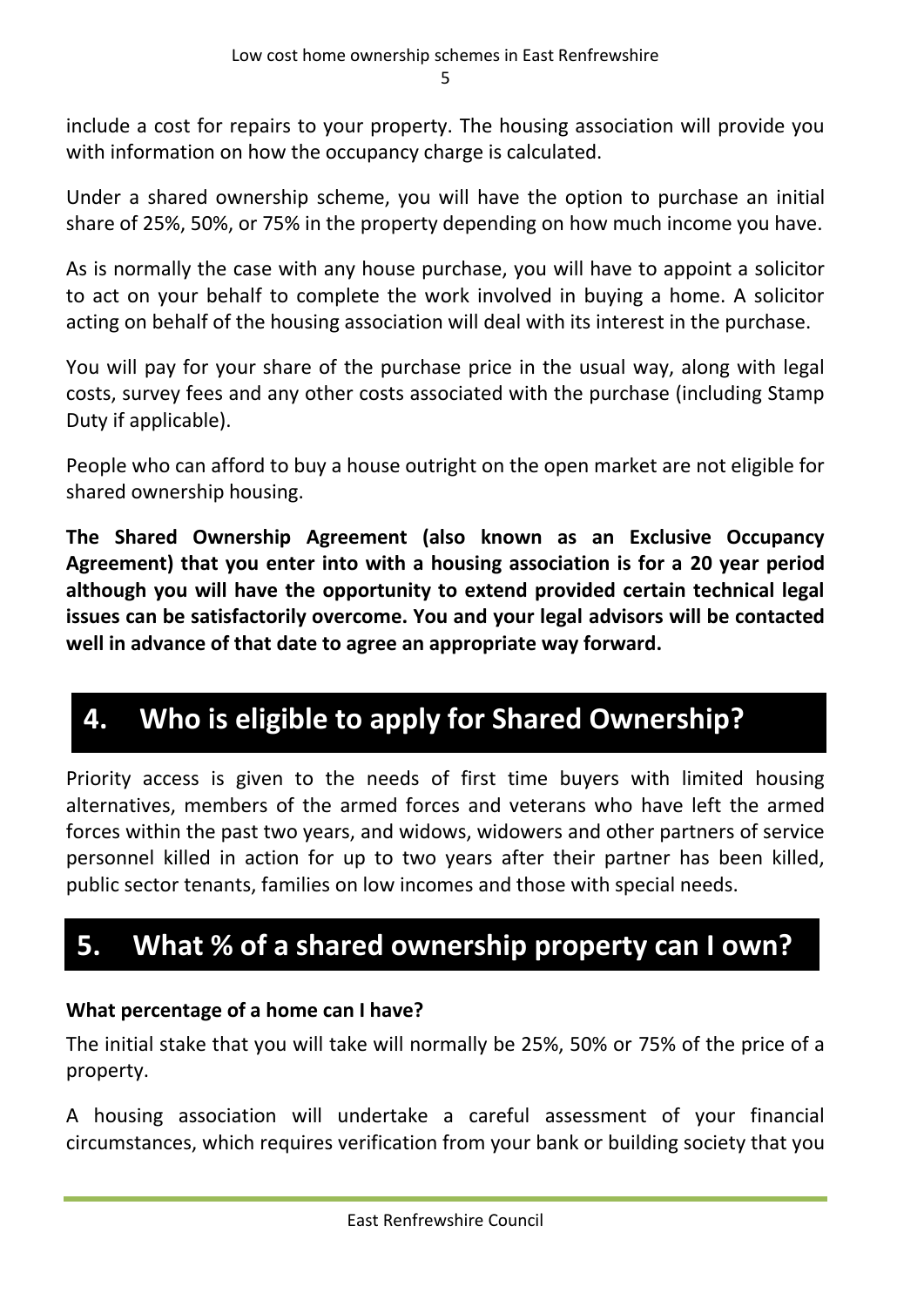can afford and sustain all the costs involved in purchasing a shared ownership property.

In all cases, the maximum initial stake that you can take will be 75% of the price of a property.

You will have the option to buy additional shares any time after the first anniversary of your initial purchase. This is often known as 'staircasing'. You are advised to contact the housing association who will advise you how much additional equity you can purchase.

#### **You are strongly advised to consult with your financial advisor before you proceed with purchasing any additional shares of your property.**

When you purchase an additional share in your property, the exclusive occupancy agreement that you pay to the housing association will be recalculated to reflect the reduction in the share owned by the housing association.

## **6. Shared ownership – your responsibilities**

#### **What responsibilities does a sharing owner have?**

Like other home owners you will be responsible for all internal and external repairs for your property, and any ongoing maintenance costs. If your home has common and shared areas (if it is a flat for example), you will be responsible for paying any common maintenance or service charges and you should ask the housing association what these costs are before you proceed with buying a shared ownership property.

A summary of the costs that you will be expected to pay to run your home are as follows:

- Mortgage repayments
- Occupancy Charge
- Home contents Insurance
- Buildings Insurance (you are advised to check whether or not this forms part of your occupancy charge)
- All repairs and maintenance to your property
- Council tax to your local authority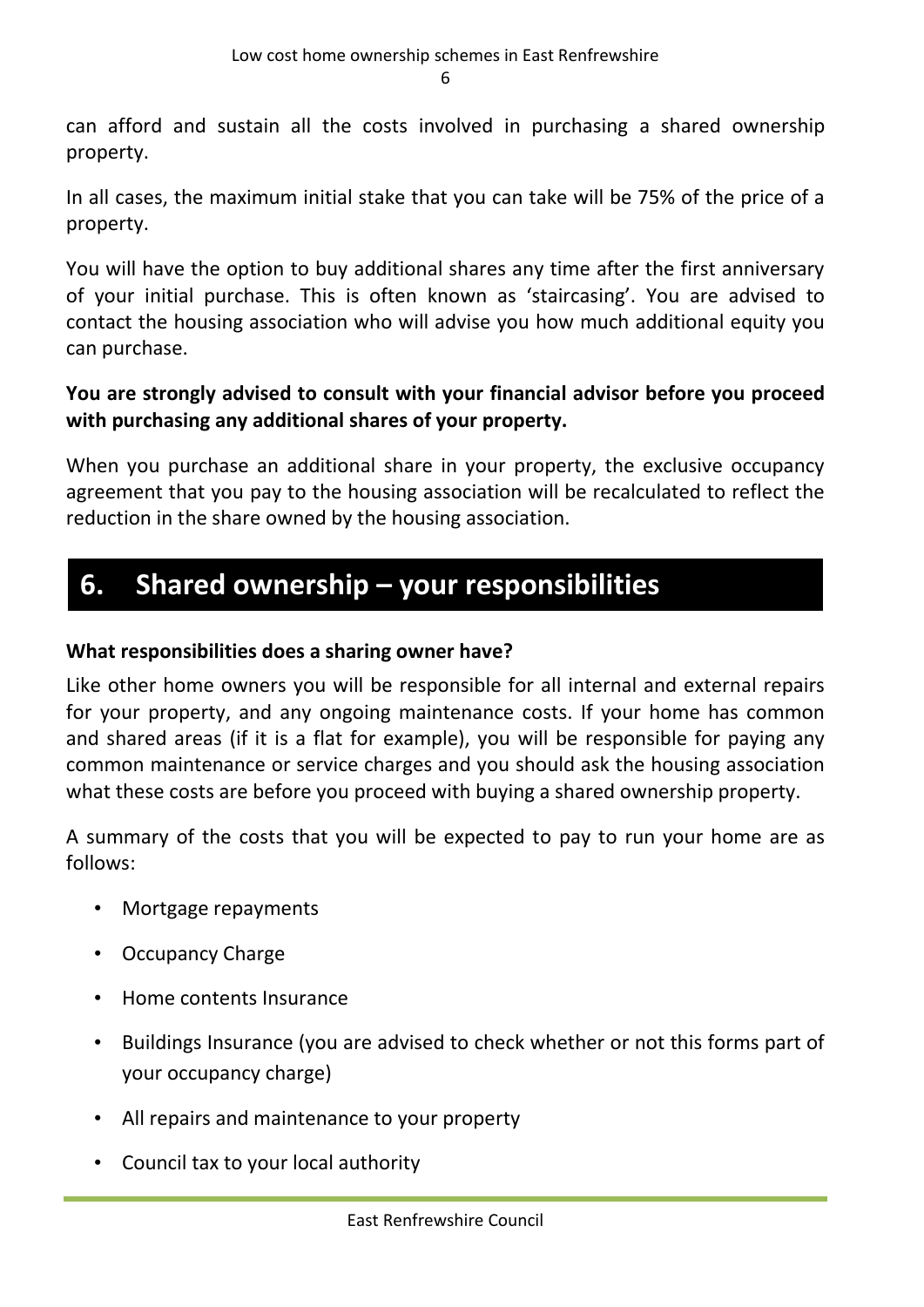- Utility bills (heating, lighting and water)
- Fittings and furniture (i.e. you will be responsible for supplying your own furniture and fittings for your own home).

It is important that you take all of these costs into account when assessing whether you can afford to buy a property. You should seek independent financial and legal advice on the responsibilities that come with being a home owner both generally and in relation to any particular property you select.

You will only be allowed to let or sub-let your property with the prior written consent of the housing association. In addition, the law imposes obligations on private landlords to register with their local authority to ensure that they are a "fit and proper person" to let property and failure to comply is an offence. Any consent to sub-let a property will be conditional on you complying with these provisions. Further information on the registration process is located on the Scottish Government website at http://www.scotland.gov.uk/Topics/Built-Environment/Housing/privaterent/landlords/registration).

You must ensure that any lease provided to a tenant is a properly constituted shortassured tenancy that contains certain rights to terminate.

# **7. What if I am in financial difficulty?**

#### **Mortgage Payments**

The mortgage contract is between you and your lender. If you are experiencing financial difficulties, which means you cannot pay your mortgage; you must inform your lender as soon as possible. If you fall behind with your payments and cannot agree a solution with your lender, there is a risk that they may take possession of your home and sell it. You would be entitled to your share of the money received only after all your debts have been paid. You should discuss any difficulties you are having with your lender as soon as possible.

If you are in danger of having your home repossessed, the Scottish Government provides help to home owners in financial difficulty through the Mortgage to Rent and Mortgage to Shared Equity schemes. You can find more information on these schemes at http://www.scotland.gov.uk/Publications/2010/06/23115823/0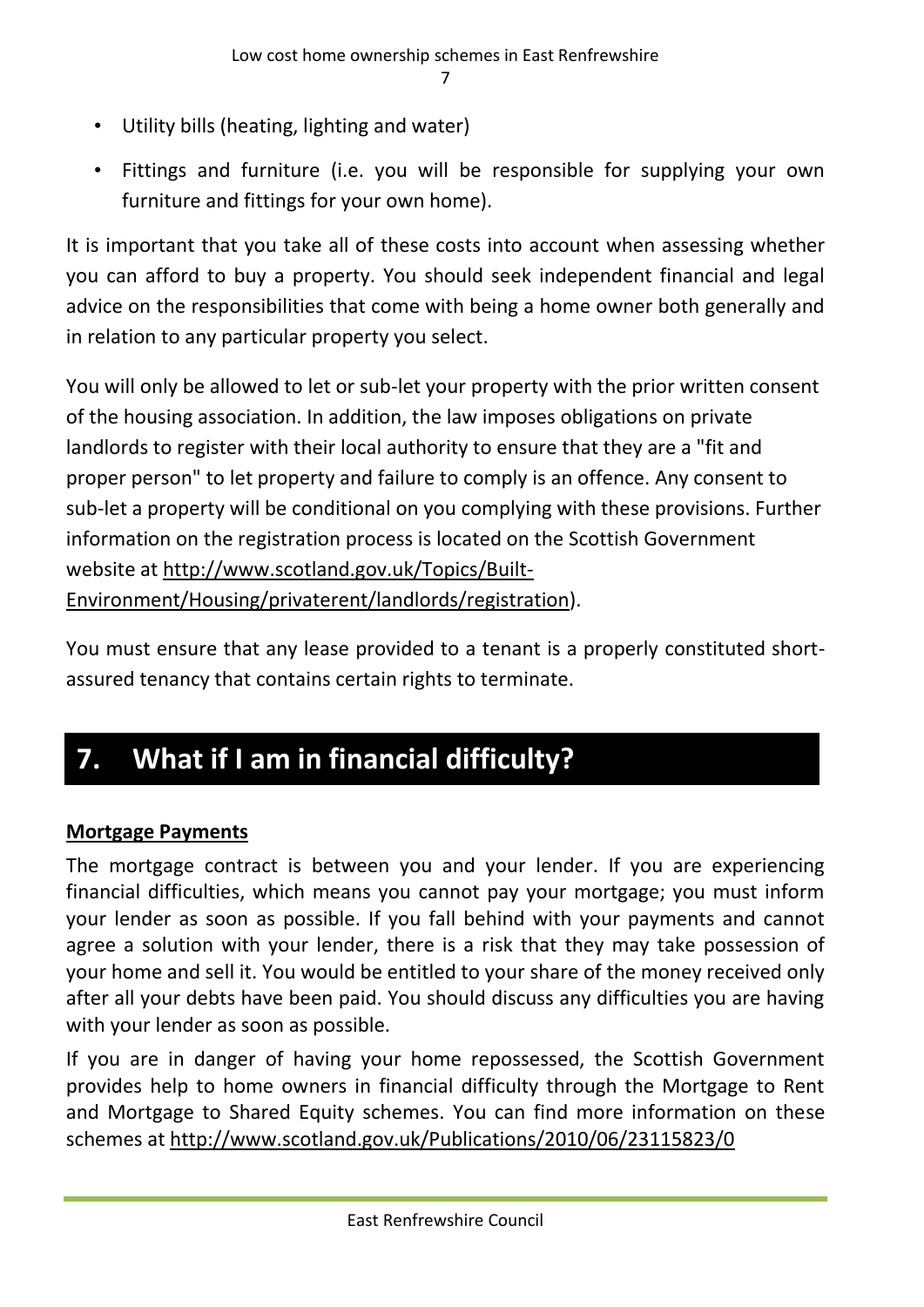#### **Exclusive Occupancy Charge**

Under the terms of the Exclusive Occupancy Agreement that you entered into with the housing association you must pay an exclusive occupancy charge. If you find that you are experiencing financial difficulties, you are advised not to let any arrears build up and you should contact the housing association as soon as possible for advice.

## **8. Selling your shared ownership property**

#### **What happens when you want to sell your shared ownership property?**

You can sell your home or your share at any time, but you **must** inform the housing association in writing that you wish to move. Your Shared Ownership Agreement (more commonly known as an Exclusive Occupancy Agreement) may contain a right of pre-emption which means that you must offer the property to the housing association to buy back in the first instance. The housing association will advise you if this is the case.

Before your property is placed on the market for sale, you will need to obtain a Home Report. You may be responsible for Home Report costs and you are advised to discuss this with the housing association.

If, for example, you have a 25% stake in your property when you want to move, then you will get 25% of the selling price when it is sold.

| An example of when the value of your property increases |          |  |
|---------------------------------------------------------|----------|--|
| Initial property value                                  | £100,000 |  |
| Your stake - 25 per cent                                | £25,000  |  |
| Housing Association stake - 75 per cent                 | £75,000  |  |
| Sale price                                              | £120,000 |  |
| You receive 25 per cent                                 | £30,000  |  |
| <b>Housing Association receives 75 per cent</b>         | £90,000  |  |

## **9. Shared equity schemes**

Shared Ownership is different from Shared Equity. The decision to apply for Shared Equity or Shared Ownership will depend on your circumstances and preferences. We recommend that you fully consider both and then you consult with your financial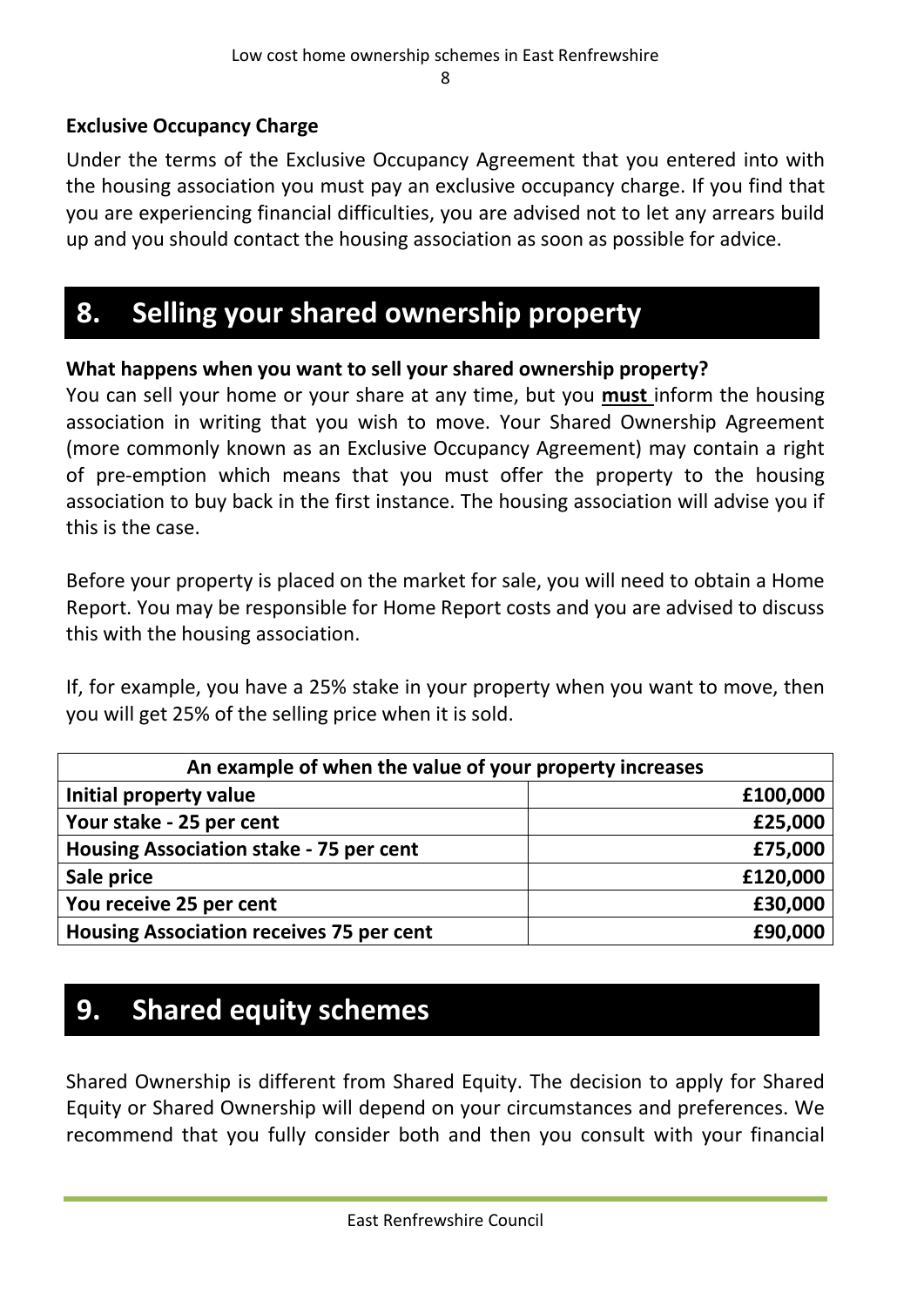advisor before making a decision. The table below highlights some of the key differences:

**Low-cost home ownership schemes** based on a shared equity basis operate where equity finance helps to cover the total cost of the home in addition to a mortgage.

The Scottish Government has a Low-cost Initiative for First Time Buyers (LIFT) which brings together several ways to help households access home ownership. These include:

- the **[New Supply Shared Equity scheme](http://www.scotland.gov.uk/Topics/Built-Environment/Housing/BuyingSelling/lift/FTBNSSES)** to allow first time buyers to buy a new build property from a housing association
- the **[Open Market Shared Equity scheme](http://www.scotland.gov.uk/Topics/Built-Environment/Housing/BuyingSelling/lift/FTBOMSEP)** to allow first time buyers to buy a second-hand property on a shared equity basis

You can find out more about the different options available through the Scottish Government's LIFT (Low-cost Initiative for First –time Buyers) scheme at **[www.scotland.gov.uk/lift](http://www.scotland.gov.uk/lift)**

# **10. Open Market Shared equity scheme**

#### **What is the Open Market Shared Equity scheme?**

The Open Market Shared Equity Scheme allows people on low to moderate incomes to buy homes that are for sale on the open market where it is affordable for them to do so. The scheme is currently open to help all first time buyers. Priority access will be provided to priority group applicants which include social renters (in other words, people who rent a property from either a local authority or a housing association), disabled people, members of the armed forces, veterans who have left the armed forces within the past two years, and widows, widowers and other partners of service personnel for up to two years after their partner has been killed while serving in the armed forces.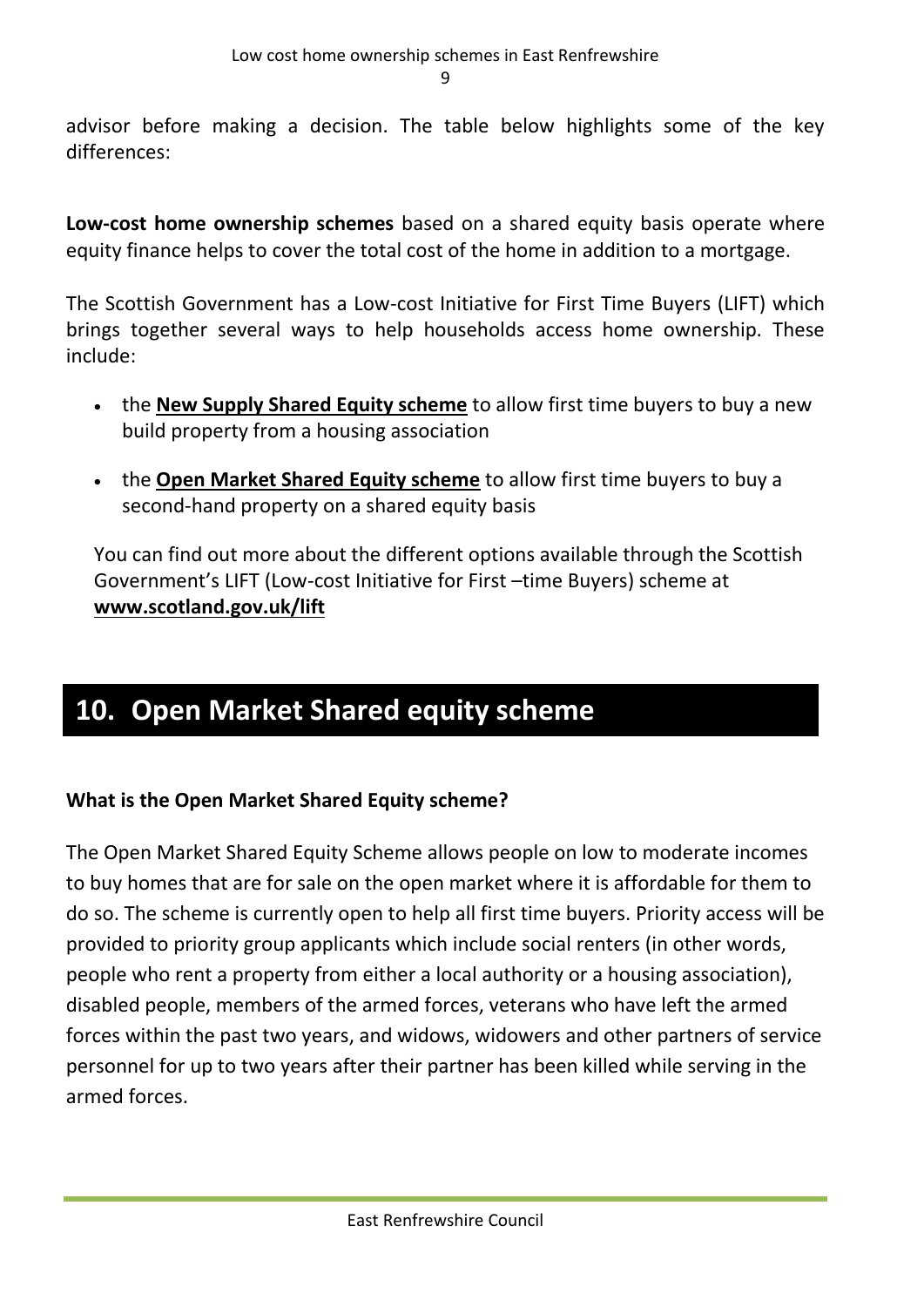#### **How the scheme operates**

The minimum equity stake that buyers must take in a property is **60 per cent** and the maximum equity stake is **90 per cent**. Lenders normally require buyers to provide a modest deposit.

**Applications to the scheme are assessed by registered social landlords who administer the scheme on behalf of the Scottish Government.** Registered social landlords will undertake a detailed financial assessment of individual household circumstances using certain criteria, such as looking at the disposable income the household has. This information will be obtained from the standard application form which applicants to the scheme must complete.

There are limits set on the price of homes that can be bought under the open market scheme to ensure that only 'starter' properties are available through the scheme these are known as threshold prices. These limits vary according to house prices in different parts of Scotland and are often referred to as local maximum price ceilings.

In the area which includes East Renfrewshire, the maximum price ceilings are as follows:

| Area                                                   | No. of<br>apts | <b>Maximum price</b><br>ceiling |
|--------------------------------------------------------|----------------|---------------------------------|
| <b>Glasgow, East Renfrewshire, East Dunbartonshire</b> | 2              | £75,000                         |
| <b>Glasgow, East Renfrewshire, East Dunbartonshire</b> | 3              | £95,000                         |
| <b>Glasgow, East Renfrewshire, East Dunbartonshire</b> | 4              | £105,000                        |
| <b>Glasgow, East Renfrewshire, East Dunbartonshire</b> | 5              | £160,000                        |
| <b>Glasgow, East Renfrewshire, East Dunbartonshire</b> | 6              | £230,000                        |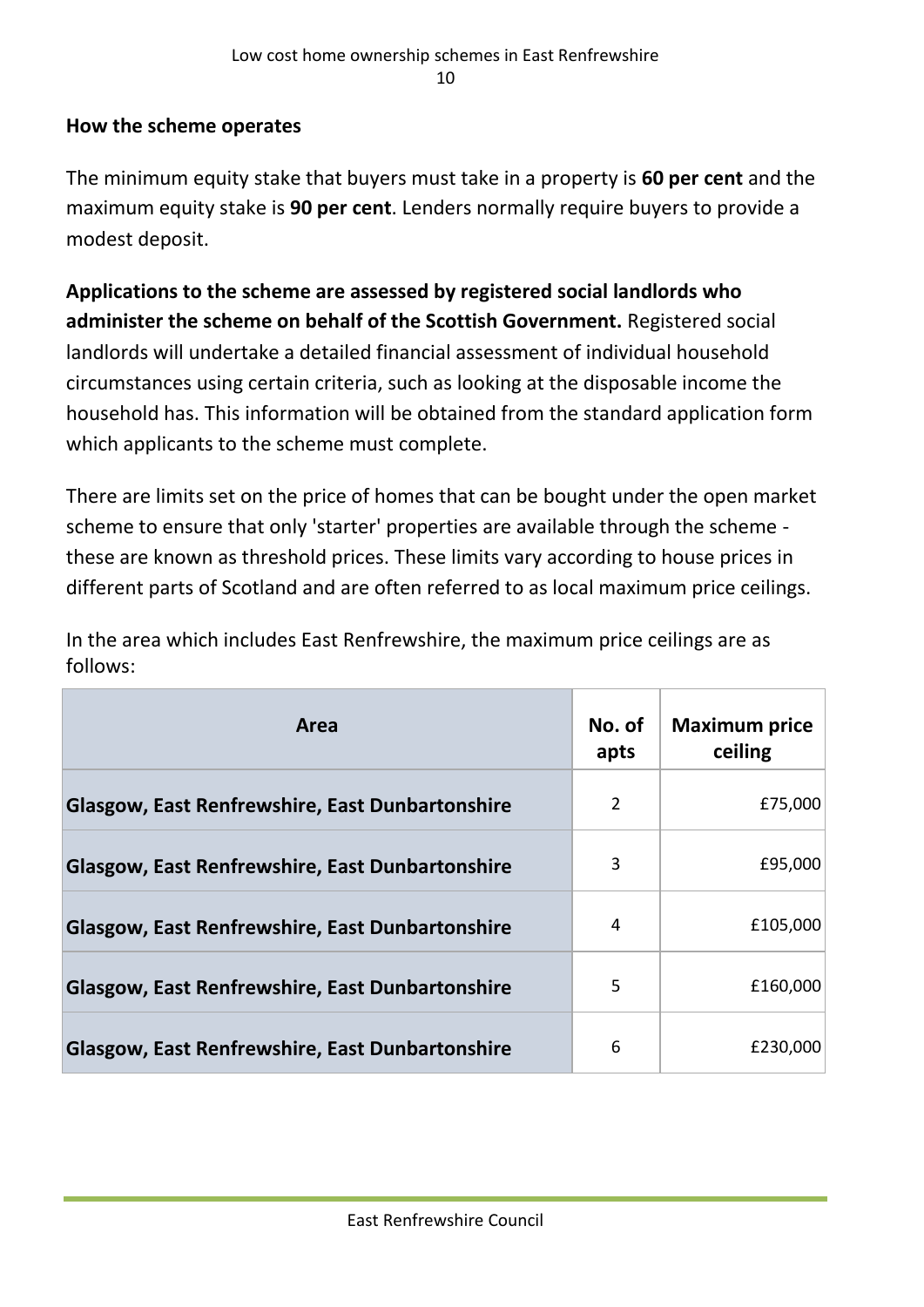# **11. Help to Buy (Scotland) scheme**

The Scottish Government also operates the

**Help to Buy (Scotland) scheme**. The three year scheme runs until 31<sup>st</sup> March 2016. The scheme is open to all home buyers and provides help of between 10% and 20% off the purchase price of a new build home. A leaflet with details of the scheme can be downloaded from http://www.scotland.gov.uk/htb

To enquire about new low cost home ownership developments in East Renfrewshire contact the **Housing Strategy Team** on **0141 577 8404** or by e-mail at: [strategy.housing@eastrenfrewshire.gov.uk.](mailto:strategy.housing@eastrenfrewshire.gov.uk)

We also keep a **Register of Interest for Low Cost Home Ownership** so that we can keep people who are interested in this housing option, up to date with properties which are becoming available. If you are interested in this option, please ask the Housing Strategy Team about being added to the Register.

Some house builders also offer their own shared equity schemes in new housing developments - this will depend on the development, so you should contact house builders directly where you see a property you are interested in.

## **12. Contact addresses and phone numbers**

| <b>Housing Strategy Team</b><br><b>East Renfrewshire Council</b><br>211 Main Street<br>Barrhead, East Renfrewshire G78 1SY<br>Phone 0141 577 8404   | <b>Opening Times</b><br>Mon $-$ Thursday 8.45am $-$ 4.45pm<br>Friday $8.45$ pm $-3.55$ pm                              |
|-----------------------------------------------------------------------------------------------------------------------------------------------------|------------------------------------------------------------------------------------------------------------------------|
| <b>East Renfrewshire Citizens Advice</b><br><b>Bureau</b><br>216 Main Street<br><b>Barrhead</b><br>East Renfrewshire G78 1SN<br>Phone 0141 881 2032 | <b>Opening Times</b><br>Mon, Tues, Thurs, Fri: 9.30 - 15.30<br>Wed: $9.30 - 15.30$ and $15.30 - 18.00$<br>$(by$ appt.) |
| www.eastrenfrewshirecab.cas.org.uk                                                                                                                  |                                                                                                                        |